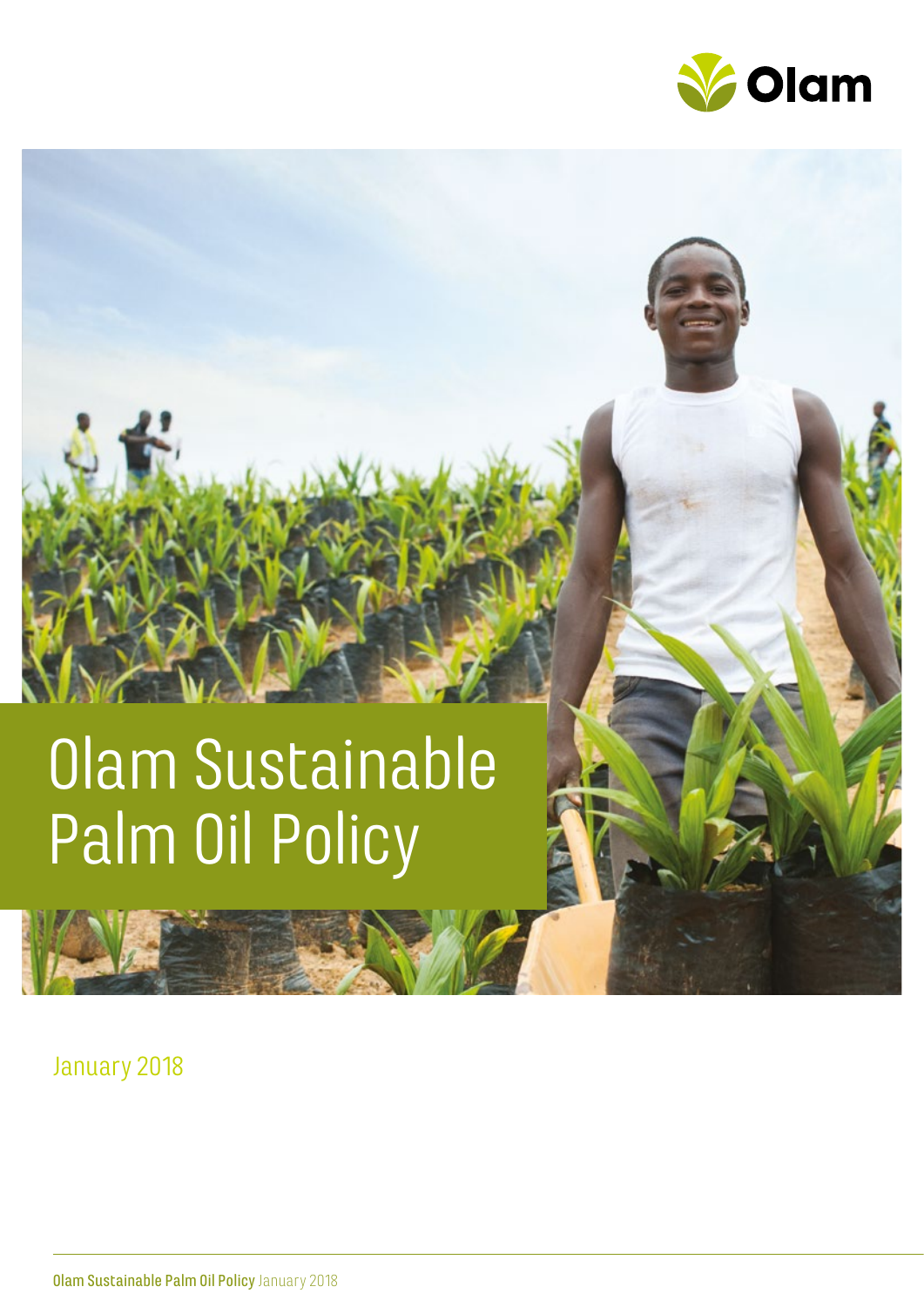



#### Olam is committed to sustainable Palm Oil production and sourcing.

In 2011, Olam published a Sustainable Palm Oil Policy stating our commitment to the RSPO standard, protection of High Conservation Value forests and ecosystems, High Carbon Stock forests, peatland, and improving the livelihood of rural communities.

Further to revisions in June 2015, October 2016 and February 2017, we have updated the policy to reflect our full commitment on sustainable palm development across our own developments and our sourced and traded palm oil. We have also referenced the precise terminology of "No HCS, No HCV, No Peat and No Exploitation".

Our Commitments 2

Annex 1 Commitments Roadmap and progress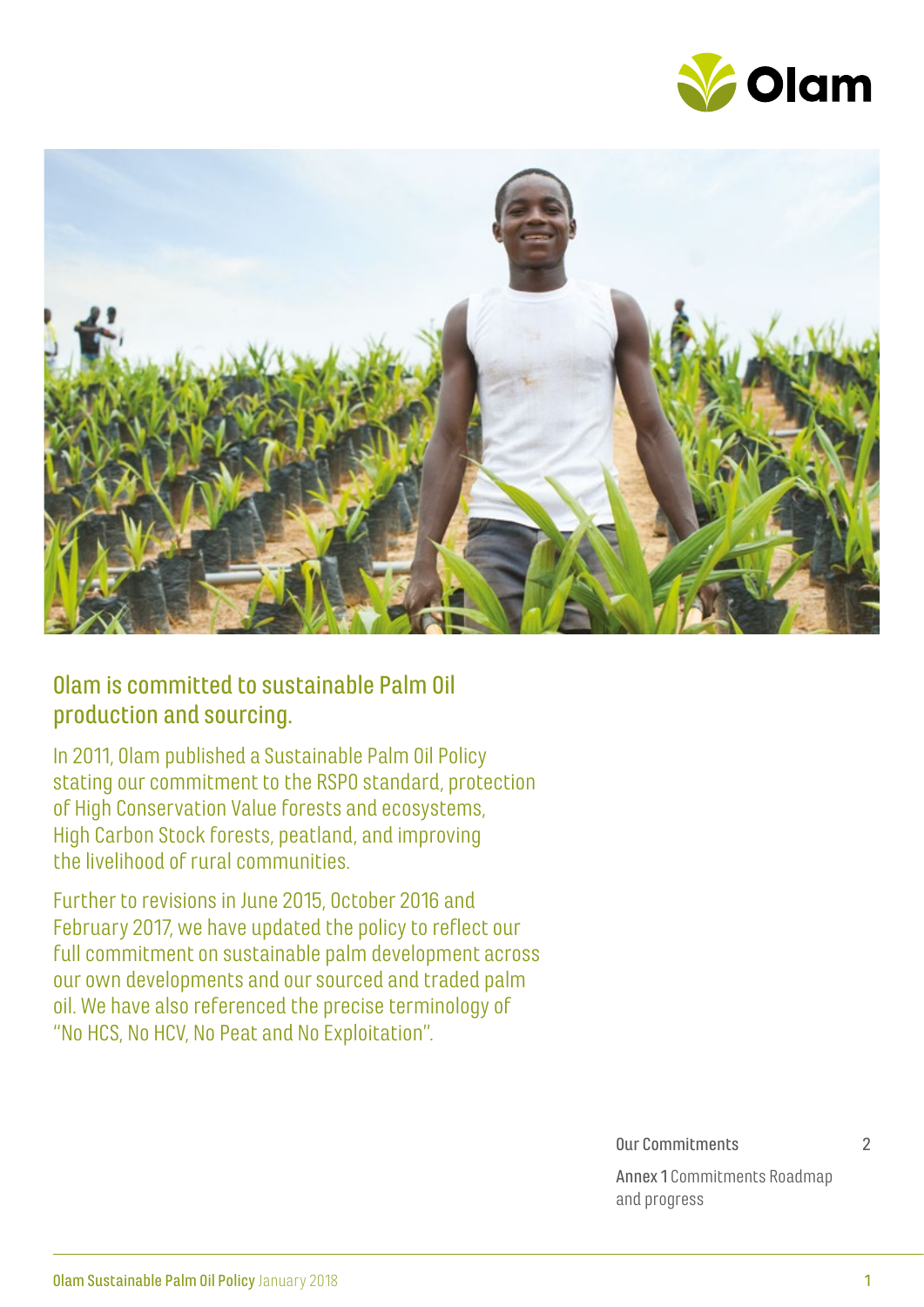

# Our Commitments: A. Olam-owned/managed plantations, and outgrowers under the GRAINE<sup>1</sup> programme

#### Commitment to a net-positive impact through sustainable palm plantations Commitment to a net-positive impact<br>through sustainable palm plantations<br>Make a net-positive contribution to local livelihoods

- Make a net-positive contribution to local livelihoods and communities, biodiversity conservation, and climate by adopting a landscape approach to management in our own plantations.
- Effectively implement the RSPO Standard in Olam-owned operations and to all subsidiary companies, joint ventures and areas in which we have management control.
- Actively participate in the RSPO council to support its global objectives.
- Participate in the development of relevant RSPO National Interpretations.
- Build local and national capacity to implement RSPO practices.
- Support the jurisdictional certification approach and development of a responsible land use plan and sustainability frameworks in origin.
- Ensure no use of paraquat, and other pesticides categorised as WHO class 1A or 1B, or that are listed by the Stockholm or Rotterdam Conventions.
- Work towards maximising greenhouse gas capture, renewable energy use and utilisation of by-products.

#### Commitment to forest conservation and reduction of GHG emissions (No HCV, No HCS and No Peat)

- No deforestation of protected areas.
- No deforestation or conversion of high conservation value (HCV) forests and ecosystems<sup>2</sup>. .<br>.
- No deforestation or conversion of high carbon stock (HCS) forests<sup>3</sup>.
- Zero burning including no use of fire during land preparation, planting or replanting.
- No development on peatland regardless of depth.

<sup>1</sup> GRAINE, which means 'seed' in French, stands for 'Gabonaise des Realisations Agricoles et des Initiatives des Nationaux Engages' (Gabonese Initiative for Achieving Agricultural Outcomes with Engaged Citizenry). The JV entity is called SOTRADER and is owned by the Republic of Gabon and Olam (51:49).

<sup>&</sup>lt;sup>2</sup> We will follow the definitions and guidance of the global multi-stakeholder platform of expertise on HCVs, the HCV Network www.hcvnetwork.org as applicable

 $^{\rm 3}$  We will follow the definitions and guidance of the global multi-stakeholder platform of expertise on HCS, the High Carbon Stock Approach (HCSA), <u>http://highcarbonstock.org</u> or those of an RSPO-endorsed HCS methodology, as applicable.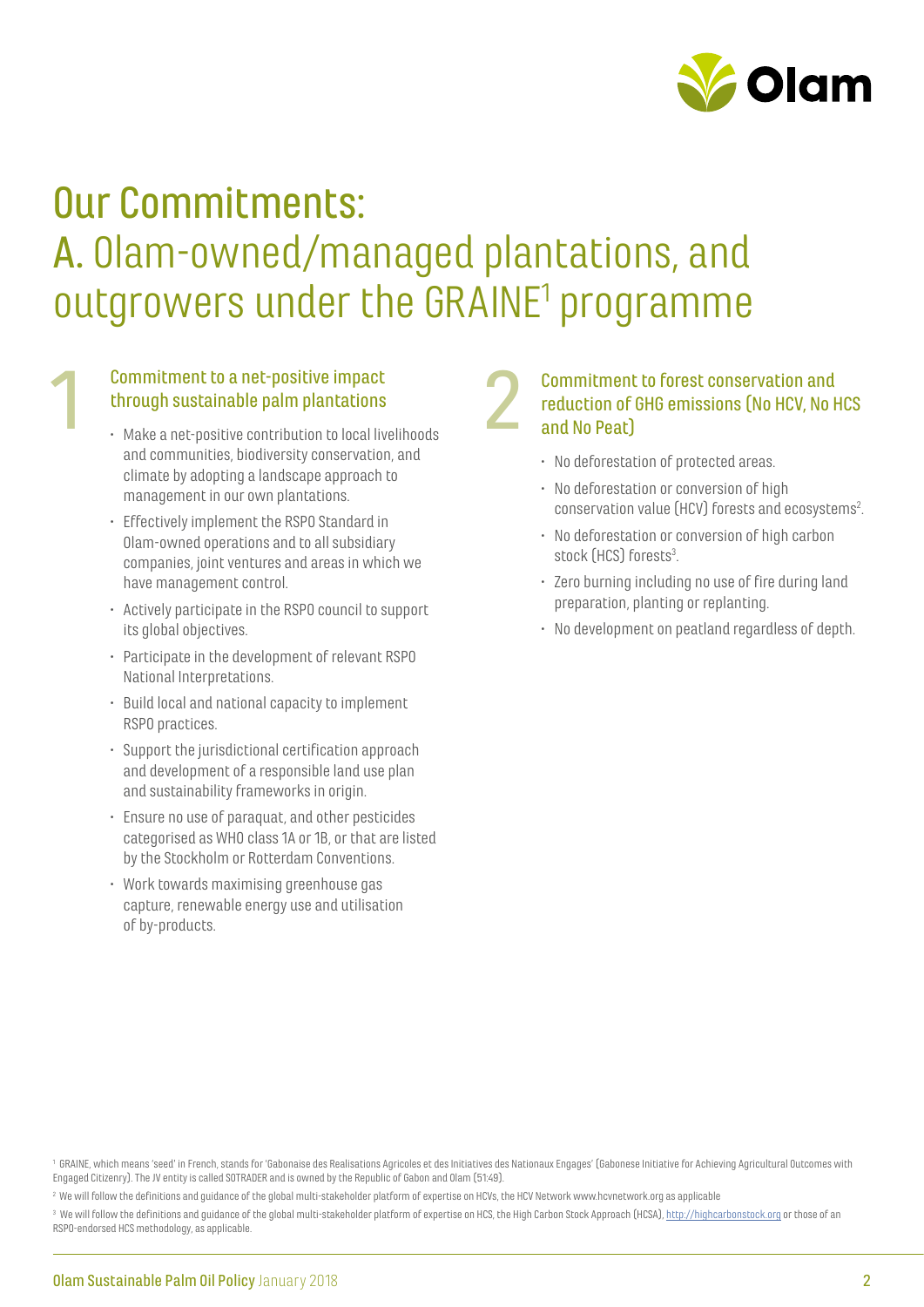

# Our Commitments: A. Olam-owned/managed plantations, and outgrowers under the GRAINE<sup>1</sup> programme

#### Commitment to respect rights of all workers and improve the livelihood of rural communities ("No exploitation") 3

• Promote responsible labour practices and respect legal, communal or customary rights of local communities and indigenous people according to the principles outlined in the RSPO and Free and Fair Labor Guidance.

#### **Workers**

- Enforce a strict child labour/forced labour rule as defined by ILO standards and national laws.
- Provide a healthy and safe workplace for our employees, contractors and visitors.
- Respect and uphold the rights of all workers, including contract, temporary, and migrant workers, in accordance with the Universal Declaration of Human Rights, and the ILO Declaration on Fundamental Principles and Rights at Work and related international covenants.
- Respect the right to freedom of association and recognise the right to collective bargaining of our workers in accordance with Conventions 87 and 98 of the International Labour Organisation.
- Provide equal opportunities of employment without regard to the employee's race, colour, religion, sex, age, national origin, sexual orientation, disability, citizenship status, marital status, etc.
- Enforce any other RSPO requirement for workers' rights, including access to a transparent grievance procedure.

#### **Communities**

- Engage transparently to ensure Free, Prior and Informed Consent (FPIC) of local communities and stakeholders.
- Respect legal and customary land tenure rights with reference to the UN Declaration on the Rights of Indigenous Peoples.
- Within our own plantations and outgrower schemes, support skills development to enable self-reliance in local communities and catalyse local enterprise.
- Contribute to community development, healthcare and education programmes.
- Support outgrowers and smallholders to build capacity, improve yields, apply good practices and avoid deforestation.
- Enforce any other RSPO requirement for workers' rights, including access to a transparent grievance procedure.

#### Commitment to transparency

- Submit annual RSPO progress reports.
- Transparent progress report through a quarterly dashboard.
- Continuous engagement with national and international stakeholders in our Palm Oil supply chains.
- Maintain a transparent grievance procedure.

For the Roadmaps on our Commitments see Annex 1

<sup>1</sup> GRAINE, which means 'seed' in French, stands for 'Gabonaise des Realisations Agricoles et des Initiatives des Nationaux Engages' (Gabonese Initiative for Achieving Agricultural Outcomes with Engaged Citizenry). The JV entity is called SOTRADER and is owned by the Republic of Gabon and Olam (51:49).

4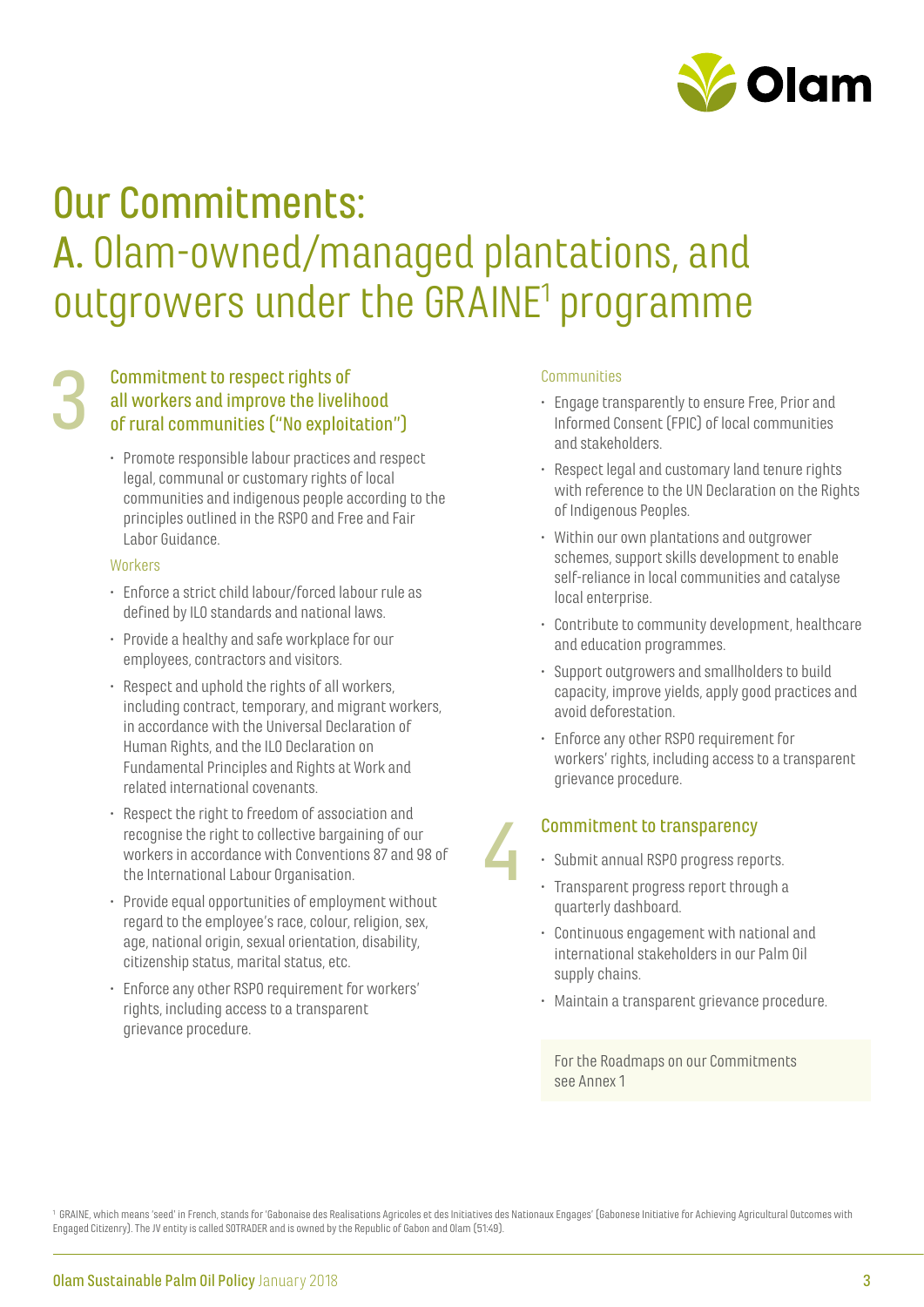

# B. Third party suppliers

We recognise that the palm oil industry is complex – Indonesia alone has about 2 million smallholders representing 40% of total palm production. We believe that you have to be in the supply chain to change and improve practices while ensuring that livelihoods of such smallholders are not adversely affected. Our approach is to communicate our requirements to our suppliers, accept suppliers that are willing to comply, and progressively ensure this compliance based on a prioritised risk-based approach, taking corrective actions as required per our roadmap commitments (Annex 1).

#### Commitment to ensuring our third party suppliers provide palm oil that complies with "No HCV, No HCS, No Peat and No Exploitation"4

- All suppliers are expected to uphold our Sustainable Palm Oil Policy as a pre-requisite ("No HCV, No HCS, No Peat and No Exploitation").<sup>4</sup>
- Our suppliers must also implement full compliance to the Olam Supplier Code (OSC), to RSPO, or to a Code that is equivalent to the OSC and approved by Olam.
- If any supplier is found to be non-compliant, they will be investigated and corrective actions sought. Corrective action for non-compliance after cut off date (Feb 2017) may include compensation/ conservation/ restoration of peatland or forest by working with expert stakeholders and communities where feasible. However, if corrective actions are not implemented within 12 months, we will cease trading with them. This applies to both their own plantations and their third party supplies.
- We have zero tolerance for forest burning, and we expect suppliers to take immediate action if burning is found in their supply chain.

#### Commitment to traceable and sustainable supply chains of our third party suppliers 2

- To ensure that our third party suppliers uphold our commitment to "No HCV, No HCS, No Peat and No Exploitation", we aim to establish traceability back to the mill and work with our direct suppliers to establish traceability to plantations and production area by 2020 (see time-bound targets).
	- We will continuously evaluate our suppliers' compliance against the Olam Sustainable Palm Oil policy, RSPO commitment and adhere to the OSC.
- We will publish the results of our mapping via Global Forest Watch and olamgroup.com

#### In summary

1

For the roadmap on our commitments see Annex 1. Supplier selection and screening is an ongoing process and suppliers could change over time according to market dynamics. We value feedback and input from stakeholders which helps to evaluate compliance of our suppliers and increase transparency in our supply chain. See the Grievance Procedure to report on potential non-compliances.

<sup>4</sup> As per Section A and footnotes 2 and 3.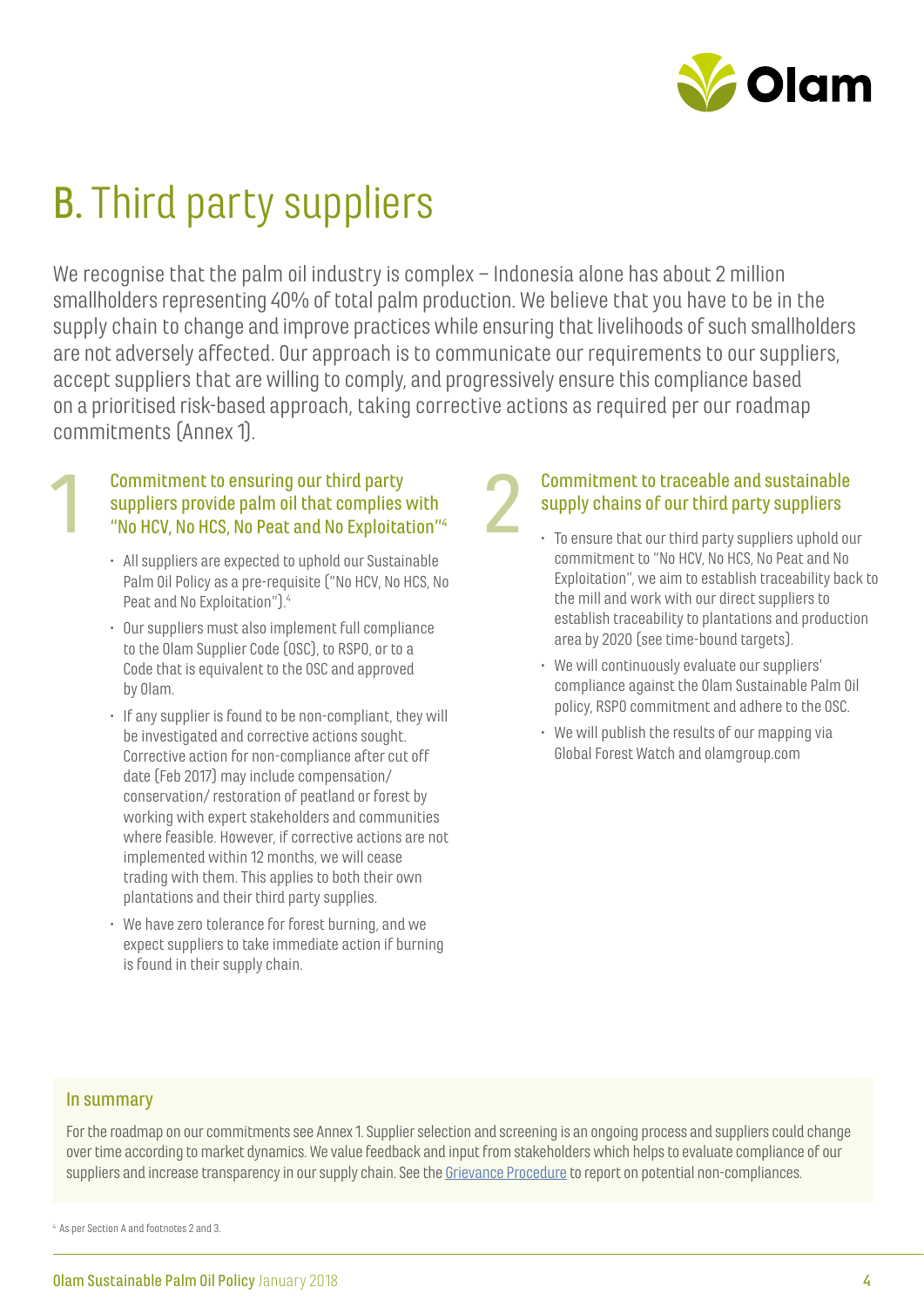

# Commitments roadmaps and progress

Annex 1 to the Olam Sustainable Palm Oil Policy

January 2018

Annex 1 to the Olam Sustainable Palm Oil Policy January 2018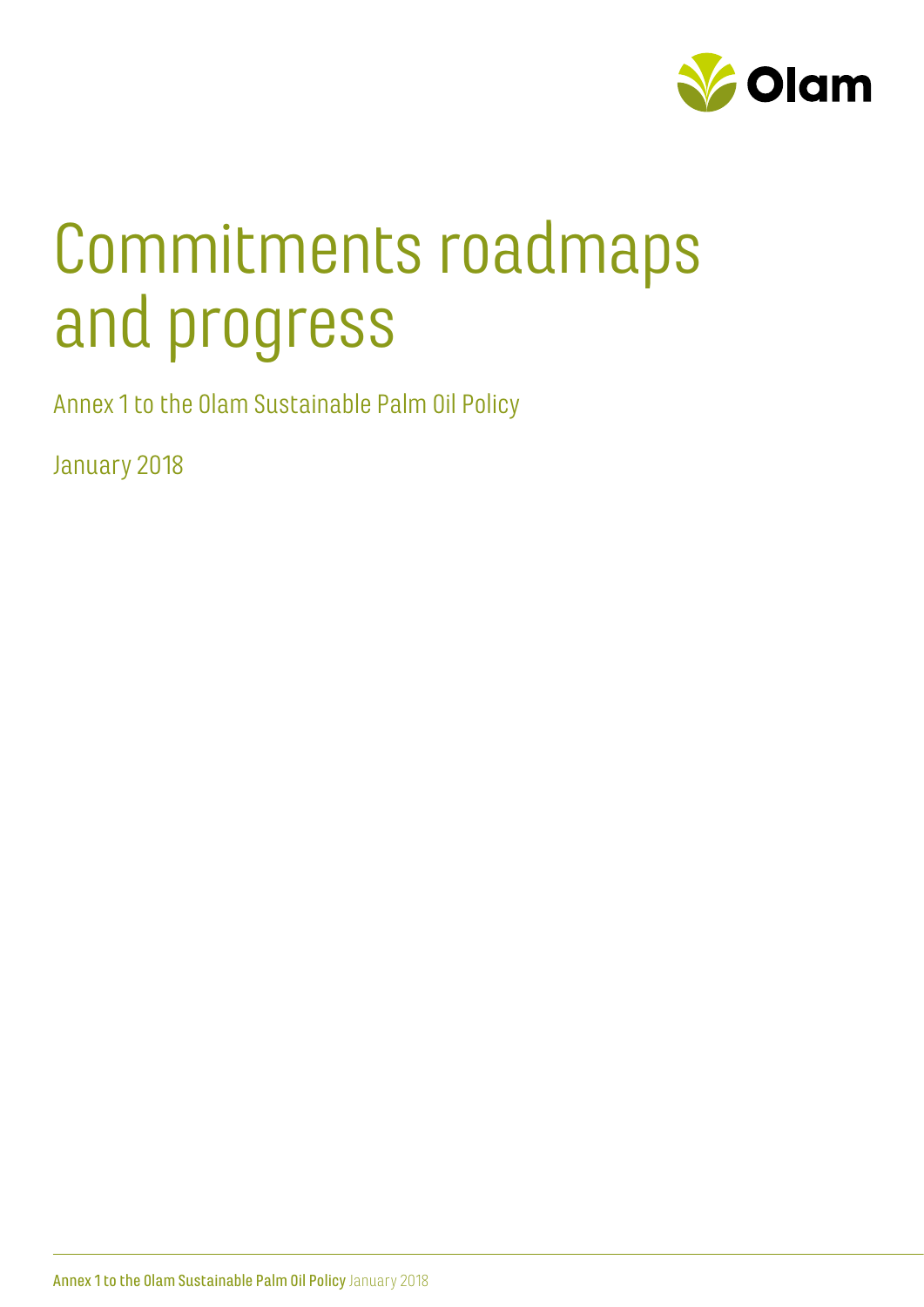

## A: Commitment roadmap for Olam-owned / managed plantations, plus schemed smallholders under the GRAINE programme

#### 100% RSPO-certified Palm Oil plantations by 2021 for Olam Palm Gabon

1

2

- Since February 2011, when we first started development, we have fully complied with the RSPO New Plantings Procedure (inclusive of full ESIAs, HCV assessments and Free, Prior and Informed Consent activities), covering all our upstream activities.
- Our first two Palm Oil plantations and mills are fully certified on schedule: Awala Palm Oil Mill and a palm kernel crushing mill in August 2016, renewed in 2017; and Mouila Lot 1 Bilala Mill in December 2017.
- Mouila Lot 2 plantation and mill by 2021 based on planting and construction timeline.
- Makouke, Mouila Lot 3 plantation and mill by 2019 based on planting and construction timeline.

#### Olam Palm Gabon plantations are fully compliant with our Sustainable Palm Oil Policy:

- As verified through the RSPO New Plantings Procedure and our certification, we have not deforested or converted High Conservation Value areas, nor any areas on Peat, nor used burning in land clearance, and we have respected the rights of local people as expressed through the FPIC process and through Social Contracts. We have upheld and actively promoted a comprehensive and ongoing consultative and science-based process for defining HCS in Gabon<sup>5</sup>. All our ESIA and HCV assessment summaries are available on our website<sup>6</sup> .
- Since January 2015, all our High Conservation Value (HCV) assessments have been carried out in compliance with the HCV Resource Network's quality control process, i.e. conducted by independent assessors and peer-reviewed as required per the HCV Assessor Licensing Scheme (ALS) – Olam was the first company globally to file its reports with HCV ALS. We have since had 3 fully ALS-verified assessments of oil palm plantations in the Mouila Landscape.
- Our net-positive contribution to biodiversity includes the active protection by OPG of around 72,000 ha of HCV areas, of which 85%is previously-logged forest, the remainder savannah, where we have implemented strong conservation measures to eliminate illegal logging, hunting of protected species, and illegal commercial hunting.We are working to reassess the impact of these measures on protected species from the pre-development baseline.
- Although all our HCV areas are under active protection, the certified HCV area at Awala plantation accounts for almost 7% of all HCV areas protected globally according to RSPO's June 2017 report. This percentage is likely to increase with the certification of Mouila to be reviewed once the December 2017 figures are available from RSPO.
- Our net-positive contribution to people and communities includes the employment on fair contracts of around 8,000 people, of which more than 80% are Gabonese, providing improvements to our workers' livelihoods in areas where there are very few alternative jobs. We have also delivered new schools and classrooms, dispensaries, wells, public lighting, an ambulance service, and many other social benefits as part of our Social Contracts.
- Our net-positive contribution to the global climate is linked to our protection and restoration of previously logged forests, and planting into low-carbon savannahs. As assessed by an independent team of international scientists<sup>7</sup> Olam's Mouila plantations should fix > 1.3M tC  $(4.8 \text{ M }$ tCO $_2$  eq) from the atmosphere over 25 years: it is the only new palm development globally that has been demonstrated to be significantly climate-positive. Our data and their findings contributed to the development of a national carbon strategy, under the leadership of the Gabonese Government's Climate Council, and to the convergence of the HCS Study Group and HCS Approach.

<sup>&</sup>lt;sup>5</sup> The HCSA High Forest Cover Landscapes Working Group continues to engage with relevant stakeholders, including RSPO, to formulate their approach to HCS in high forest cover landscapes such as Gabon, including alternative livelihoods. See HCSA Toolkit version 2.0 May 2017. A National Multi-stakeholder Platform, chaired by the Focal Point for the TFA 2020 African Palm Oil Initiative, was formed in December 2017 to do further work on this and related topics.

<sup>6</sup> See http://olamgroup.com/products-services/food-staples-packaged-foods/palm/faq-and-reports/

<sup>7</sup> High Carbon Stock Study Group: Independent Technical Report 2015. See https://www.tfa2020.org/wp-content/uploads/2017/09/HCS-Technical-report-with-Gabon-Case-Study.pdf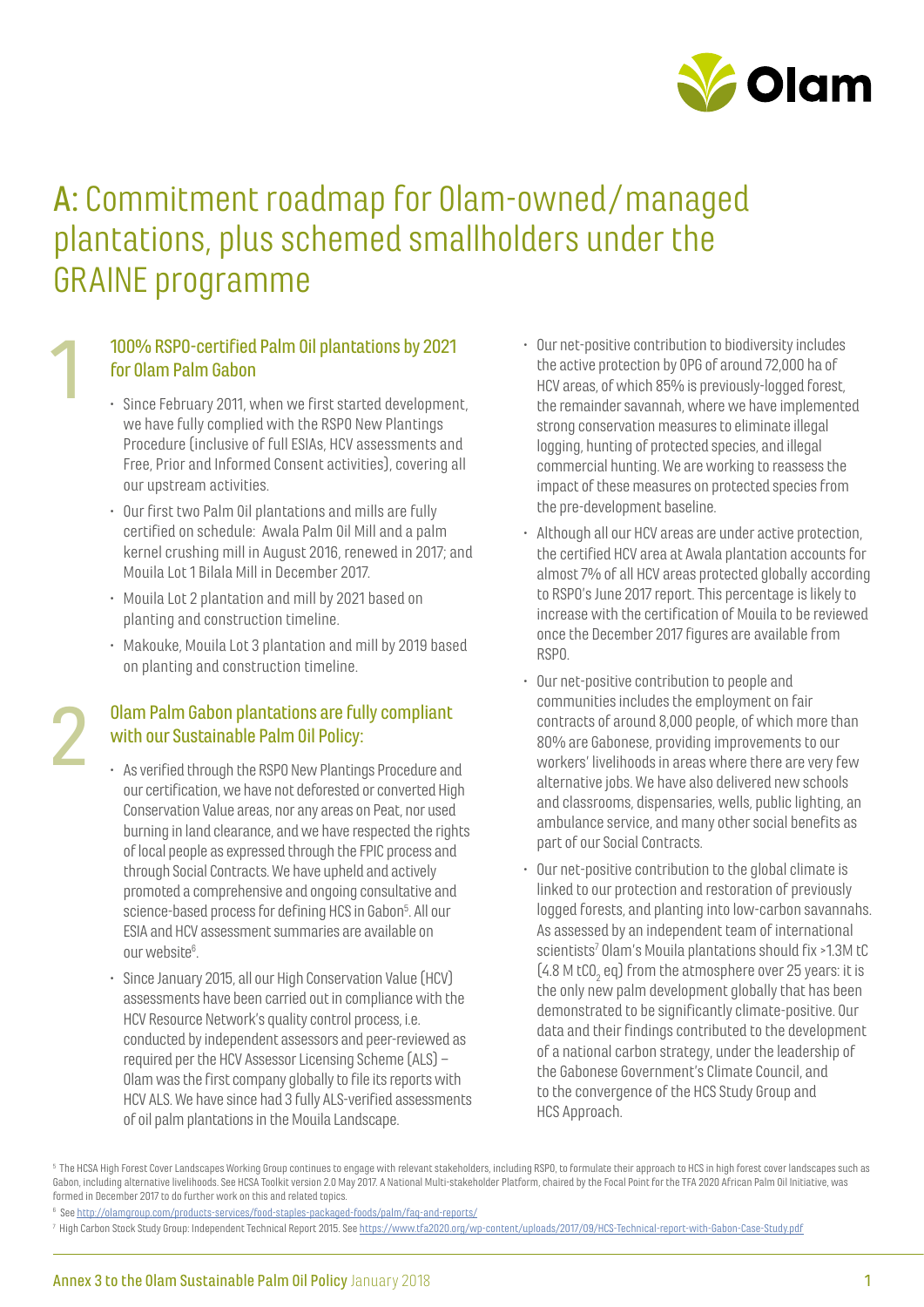

## A: Commitment roadmap for Olam-owned / managed plantations, plus schemed smallholders under the GRAINE programme

#### 100% RSPO-certified palm for GRAINE outgrower programme by 2020 under the Olam: Republic of Gabon JV "Sotrader" 3

- Sotrader joined the RSPO in July 2015 ESIA, HCV and FPIC procedures were completed in 2015-16 (including full assessment of "Ndende" region approved by the HCV Assessor Licensing Scheme) – RSPO New Plantings Procedure for Ndende was completed in 2016.
- 7,500 ha have been planted in 2017.
- The Ndende plantings are wholly in a savannah area where the only forests are riparian forests along rivers and streams. These are comprehensively protected under our land use plan and there has been no deforestation for development in this plantation.
- All other requirements of RSPO are being respected as this development goes forward.